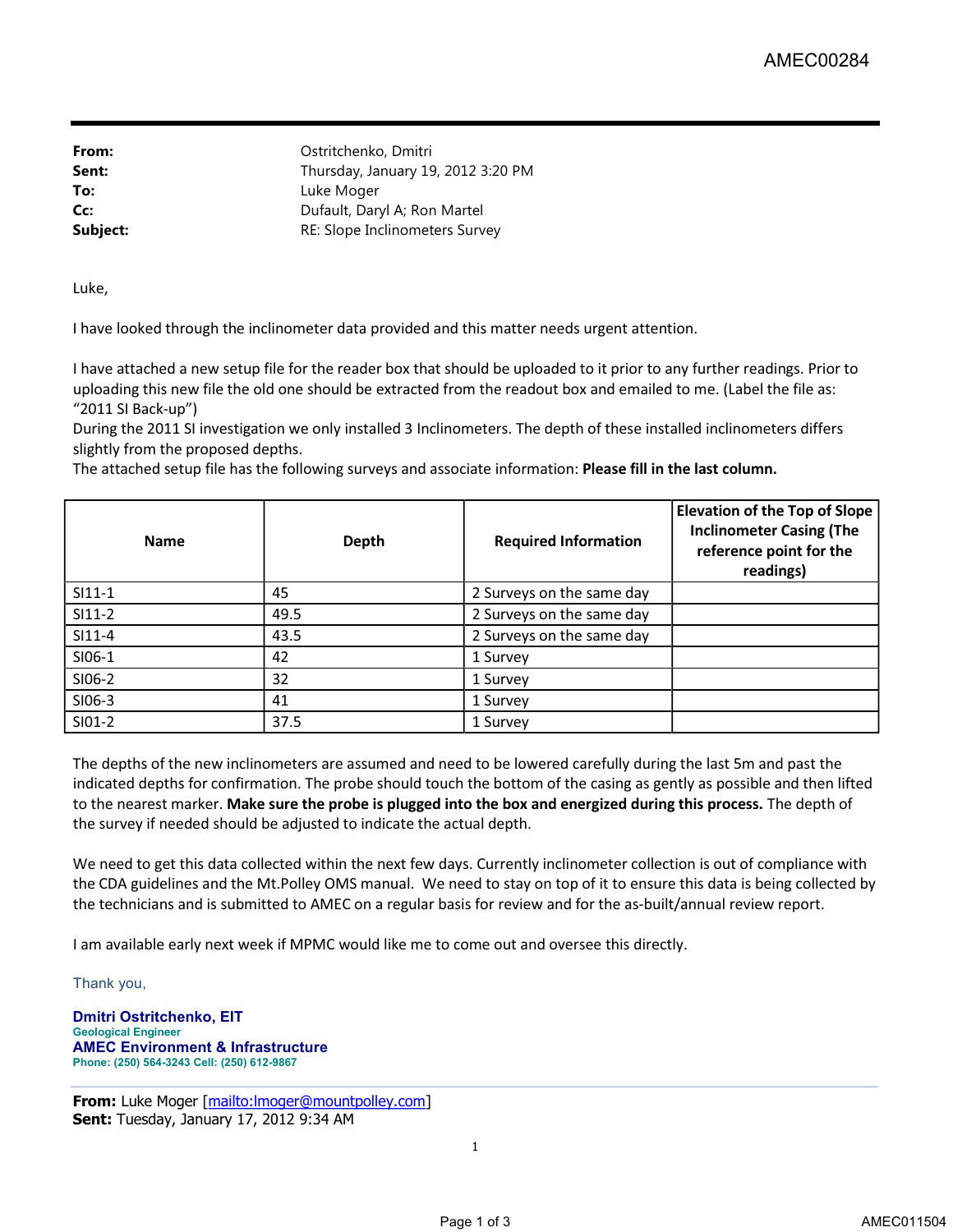## **To:** Ostritchenko, Dmitri **Subject:** RE: Slope Inclinometers Survey

Dmitri,

Please find attached the latest update file.

Here is the accompanying update from Richard:

The reader box was acting up (screen was faded and then not responding at all), but appears to be working now - I am going to order a backup box to make sure that we are covered.

Three of the four new inclinometers have been initialized, but one is not accessible right now due to heavy snow (safety concern); this is SI11-03.

To calculate the inclinometer depths for initialization, they worked off of your projected borehole depth e-mail (attached) and added the difference between ground and top-of-pipe elevation to get the final depth to survey (I am still waiting on the survey file).

The labeling as downloaded was mis-named, here are the corrections:

- SI0603, 1/15/2012 (properly labeled)
- SI1102 (properly labeled)
- SI1104, 1/14/2012 (properly labeled)
- SI1104 1/16/2012 (actually SI11-01)

I will have Braden get the survey file to me for your report, and Richard will continue to update the inclinometers now that he has gotten everything working.

Kindest Regards,

## **Luke Moger**

Mining Engineer, Mining Operations Mount Polley Mining Corporation

Tel: +1 (250) 790-2215 ext. 113 Fax: +1 (250) 790-2613 Email: **Imoger@mountpolley.com** 

**From:** Ostritchenko, Dmitri [mailto:Dmitri.Ostritchenko@amec.com] **Sent:** Friday, January 06, 2012 1:59 PM **To:** Luke Moger **Subject:** Slope Inclinometers Survey

Luke,

In addition to gathering the Slope inclinometer data, can we get them surveyed as well. I have asked for this before however I cannot seem to locate this information.

The following information is needed for all the slope inclinometers:

Northing: Easting: Ground Elevation: Top of Pipe (Reading Reference Point) Elevation:

Thanks,

**Dmitri Ostritchenko, EIT Geological Engineer**

2